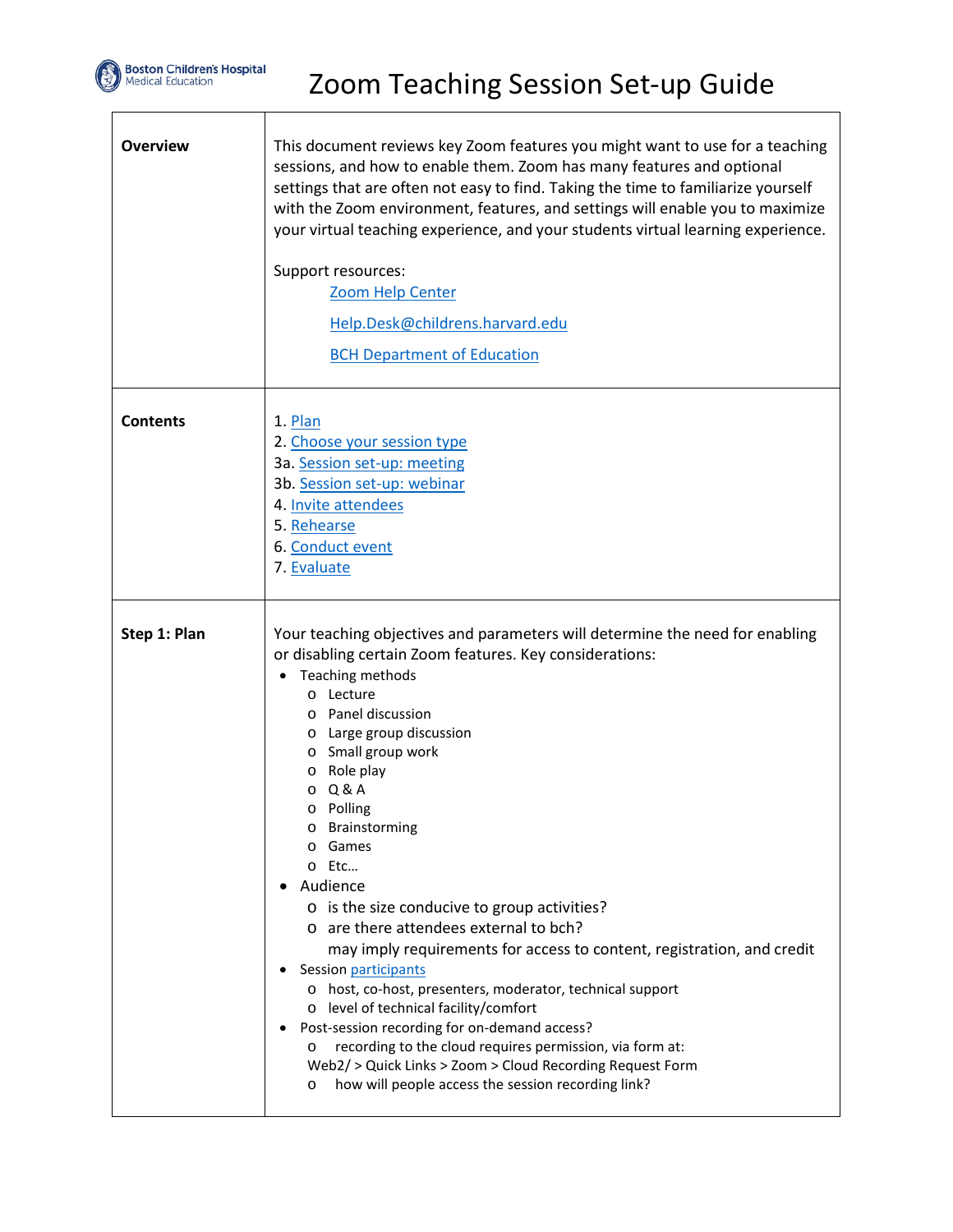

<span id="page-1-1"></span><span id="page-1-0"></span>Г

# Zoom Teaching Session Set-up Guide

| Step 2:                            | • Security<br>o No recording of PHI, display or discussion<br>Supporting media<br>$\bullet$<br>o slides, video, documents, etc.<br>Will credit be awarded?<br>Will attendance be tracked?<br>Note: Webinar capability requires an add-on to the standard BCH |                                                                                                                                                                                                                                                                                                                                                                                                                                                                                                                                                                                                                                                                                                             |
|------------------------------------|--------------------------------------------------------------------------------------------------------------------------------------------------------------------------------------------------------------------------------------------------------------|-------------------------------------------------------------------------------------------------------------------------------------------------------------------------------------------------------------------------------------------------------------------------------------------------------------------------------------------------------------------------------------------------------------------------------------------------------------------------------------------------------------------------------------------------------------------------------------------------------------------------------------------------------------------------------------------------------------|
| Choose your<br><b>Session Type</b> | Zoom account, which may be requested via helpdesk. See Comparison<br>of meetings and webinars on Zoom support for more detail.                                                                                                                               |                                                                                                                                                                                                                                                                                                                                                                                                                                                                                                                                                                                                                                                                                                             |
|                                    | <b>Zoom Meeting</b><br>For sessions with up to a hundred<br>people, attendees can<br>• collaborate with each other<br>spontaneously<br>be segmented into smaller<br>working groups with breakout<br>rooms<br>mute and unmute their own audio<br>and video    | <b>Zoom Webinar</b><br>Webinars are intended for events<br>with larger audiences and lecture-<br>based presentations. A webinar is<br>intentionally NOT a collaborative<br>experience, so it has more options for<br>limiting attendee interaction. For<br>example, webinar attendees<br>• cannot unmute themselves, but<br>hosts can unmute attendees<br>• can chat only with hosts and<br>panelists, or with all attendees,<br>depending on set-up permissions<br>• can submit questions to host and<br>panelists<br>• can answer poll questions<br>Note: webinars have two distinct<br>links, one for host/panelists and on<br>for attendees. Be sure to send the<br>right invitation to the right role. |
| Step 3a.<br>Meeting set-up:        | If you want to                                                                                                                                                                                                                                               | Then                                                                                                                                                                                                                                                                                                                                                                                                                                                                                                                                                                                                                                                                                                        |
|                                    | Track and report on attendance                                                                                                                                                                                                                               | Require registration, with these<br>options:<br>• Auto or manual approval<br>• Email host when attendee registers<br>• Allow attendance from multiple<br>devices<br>• Customize registration form<br>questions                                                                                                                                                                                                                                                                                                                                                                                                                                                                                              |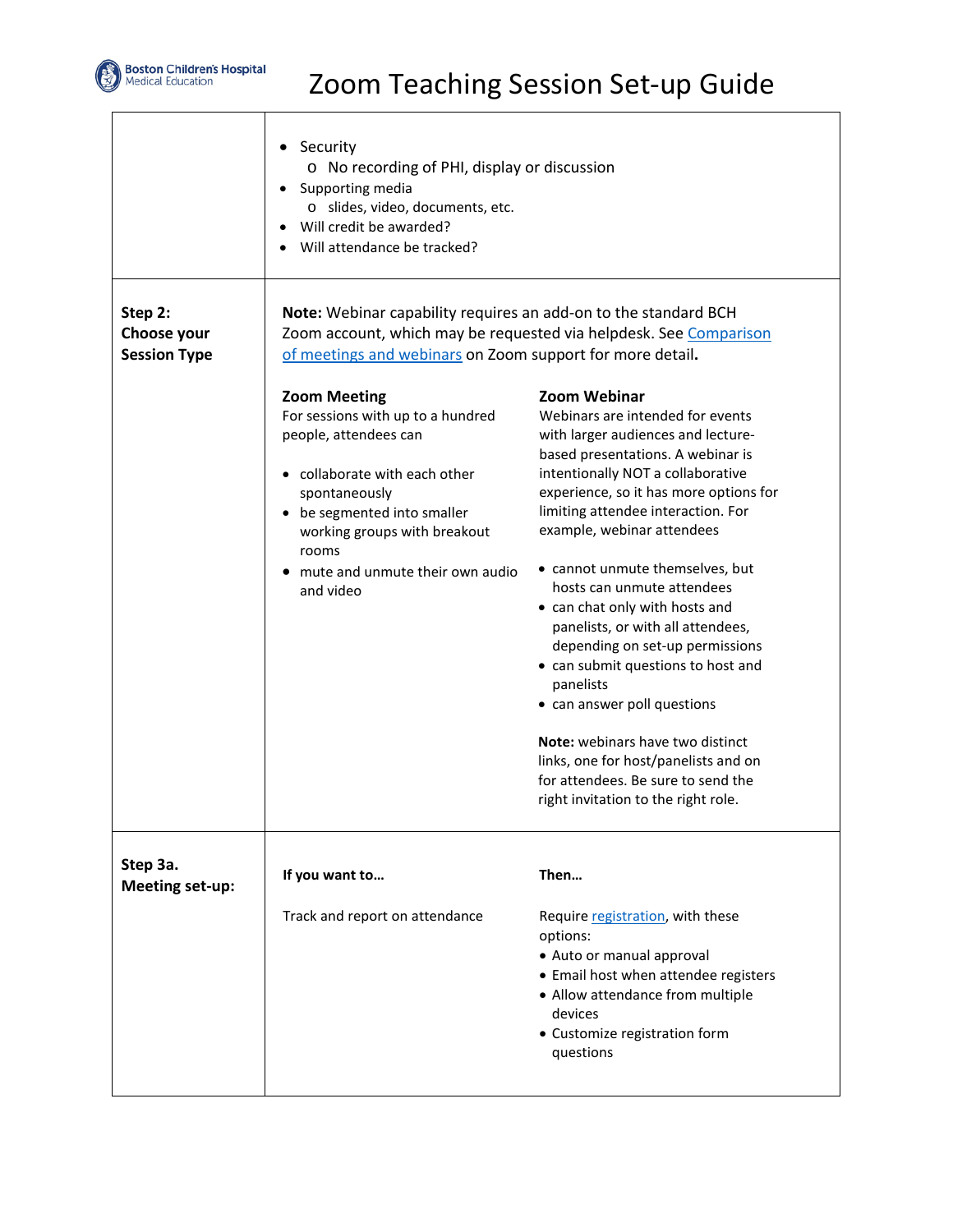

T

|                                                                                                | Select options after setting up and<br>saving the meeting. Scroll down the<br>bottom of the page and select<br>Registration tab, select edit at the far<br>right of the screen.                                     |
|------------------------------------------------------------------------------------------------|---------------------------------------------------------------------------------------------------------------------------------------------------------------------------------------------------------------------|
| Restrict access to the meeting                                                                 | Require a <b>password</b> -- mandatory for<br>the display or discussion of PHI                                                                                                                                      |
| Restrict access to the meeting                                                                 | Limit meeting access to<br>authenticated users, under advanced<br>options in desktop app, or via the<br>web portal under meeting options.<br>Only those who have zoom accounts<br>will be able to join the meeting. |
| Allow attendees to join webinar by<br>phone                                                    | Select Both for audio option                                                                                                                                                                                        |
| Prevent attendees from joining<br>meeting before host                                          | select option when scheduling<br>meeting, under advanced options in<br>desktop app, or web portal                                                                                                                   |
| Mute participants when they enter<br>the meeting (note: participants can<br>unmute themselves) | select option when scheduling<br>meeting, under advanced options in<br>desktop app, or via the web portal                                                                                                           |
| Require host to approve attendees<br>before they can enter the meeting                         | Place attendees in a "waiting<br>room," under advanced options in<br>desktop app, or via the web portal                                                                                                             |
| Pre-assign attendees to breakout<br>room when setting up a meeting                             | Set up breakout rooms via the<br>web portal option. Note: you can<br>only pre-assign participants that<br>have a Zoom account.<br>Up to 200 participants can be pre-<br>assigned to breakout rooms.                 |
| Record meeting automatically upon<br>meeting start                                             | Record to local hard drive, or -- with<br>permission -- to Zoom cloud.<br>The cloud recording permission is<br>available at:<br>Web2/ > Quick Links > Zoom > Cloud<br><b>Recording Request Form</b>                 |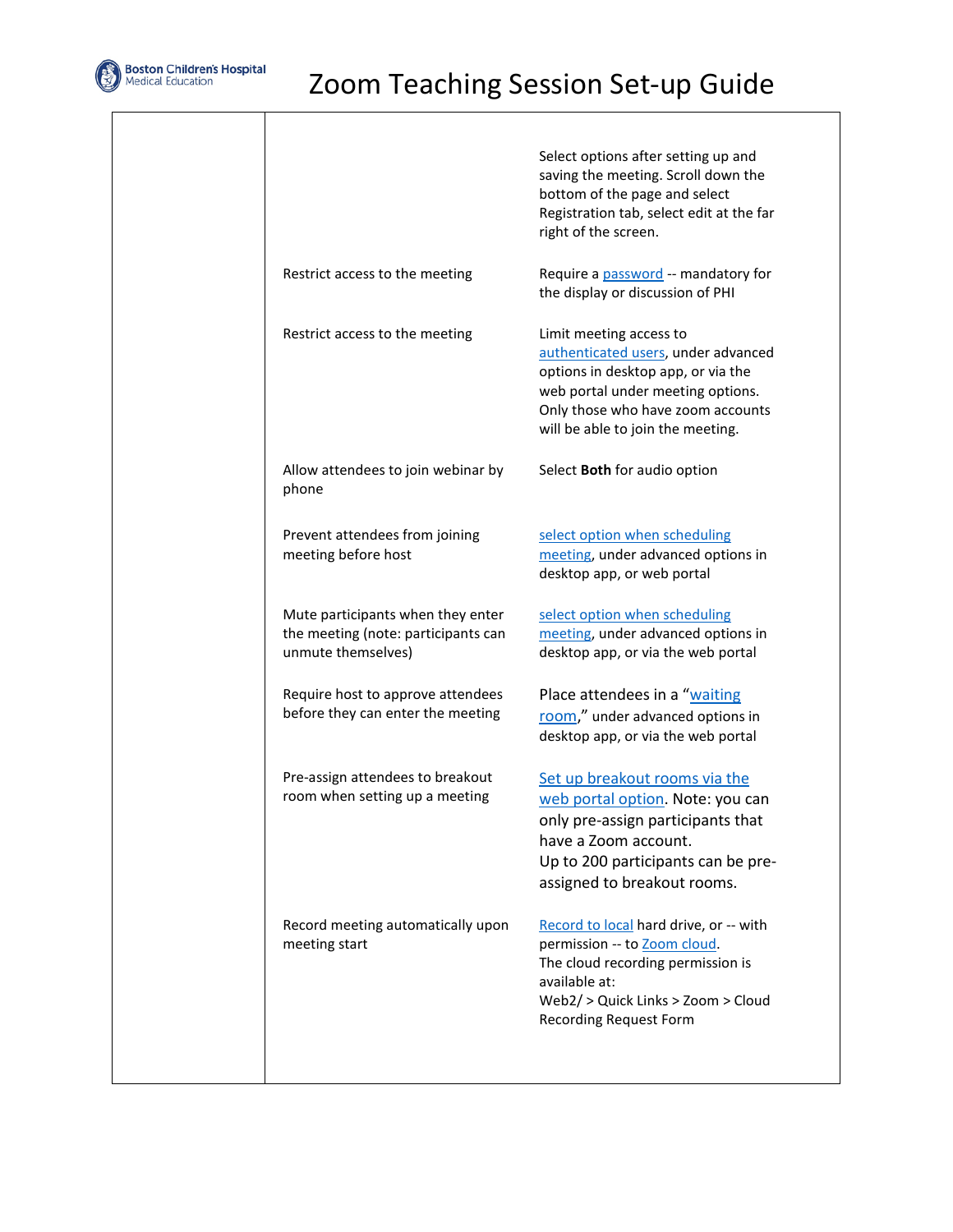

Т

Г

<span id="page-3-0"></span>

|                                    | Enable some else to be able to start<br>and manage the meeting |                        | Set up an alternative host                                                                                                                                                                                                                                                                                                                                             |  |  |
|------------------------------------|----------------------------------------------------------------|------------------------|------------------------------------------------------------------------------------------------------------------------------------------------------------------------------------------------------------------------------------------------------------------------------------------------------------------------------------------------------------------------|--|--|
|                                    | Poll or survey attendees during the<br>meeting                 |                        | Set up a poll - requires setup via the<br>web portal. After setting up the<br>meeting, scroll down to the bottom<br>the meeting page to access polling<br>option.                                                                                                                                                                                                      |  |  |
| Step 3b.<br><b>Session Set-up:</b> | Note: Webinars can only be set up via the web portal           |                        |                                                                                                                                                                                                                                                                                                                                                                        |  |  |
| Webinar                            | If you want to                                                 | Then                   |                                                                                                                                                                                                                                                                                                                                                                        |  |  |
|                                    | Track and report on<br>attendees                               | right of the screen.   | Require registration, with these options:<br>• Auto or manual approval<br>• Email host with registration<br>• Allow attendance from multiple devices<br>• Customize registration form<br>After setting up and saving the webinar, open it to edit.<br>Scroll down the bottom of the page and select the<br>Invitations tab. Find 'Approval' and select edit at the far |  |  |
|                                    | Require a password,                                            | Select option          |                                                                                                                                                                                                                                                                                                                                                                        |  |  |
|                                    | mandatory display or<br>discussion of PHI                      | Webinar Password       | 756851<br>Require webinar password                                                                                                                                                                                                                                                                                                                                     |  |  |
|                                    | Start Webinar with host                                        | Select desired option  |                                                                                                                                                                                                                                                                                                                                                                        |  |  |
|                                    | or panelist video on or<br>off                                 | Video                  | Host<br>O On @ Off                                                                                                                                                                                                                                                                                                                                                     |  |  |
|                                    |                                                                |                        | Panelists<br>O On @ Off                                                                                                                                                                                                                                                                                                                                                |  |  |
|                                    | Allow attendees to join                                        |                        | Select Both for audio option                                                                                                                                                                                                                                                                                                                                           |  |  |
|                                    | webinar by phone                                               | Audio                  | ○ Telephone<br>Computer Audio<br>Both<br>Dial from United States of America Edit                                                                                                                                                                                                                                                                                       |  |  |
|                                    | Include a dedicated                                            |                        | Enable Q &A under webinar options.                                                                                                                                                                                                                                                                                                                                     |  |  |
|                                    | window for viewing<br>questions submitted by                   | <b>Webinar Options</b> | <b>P</b> Q&A                                                                                                                                                                                                                                                                                                                                                           |  |  |
|                                    | attendees                                                      |                        | To edit Q & A options, scroll down to the bottom of the<br>webinar page after initial setup                                                                                                                                                                                                                                                                            |  |  |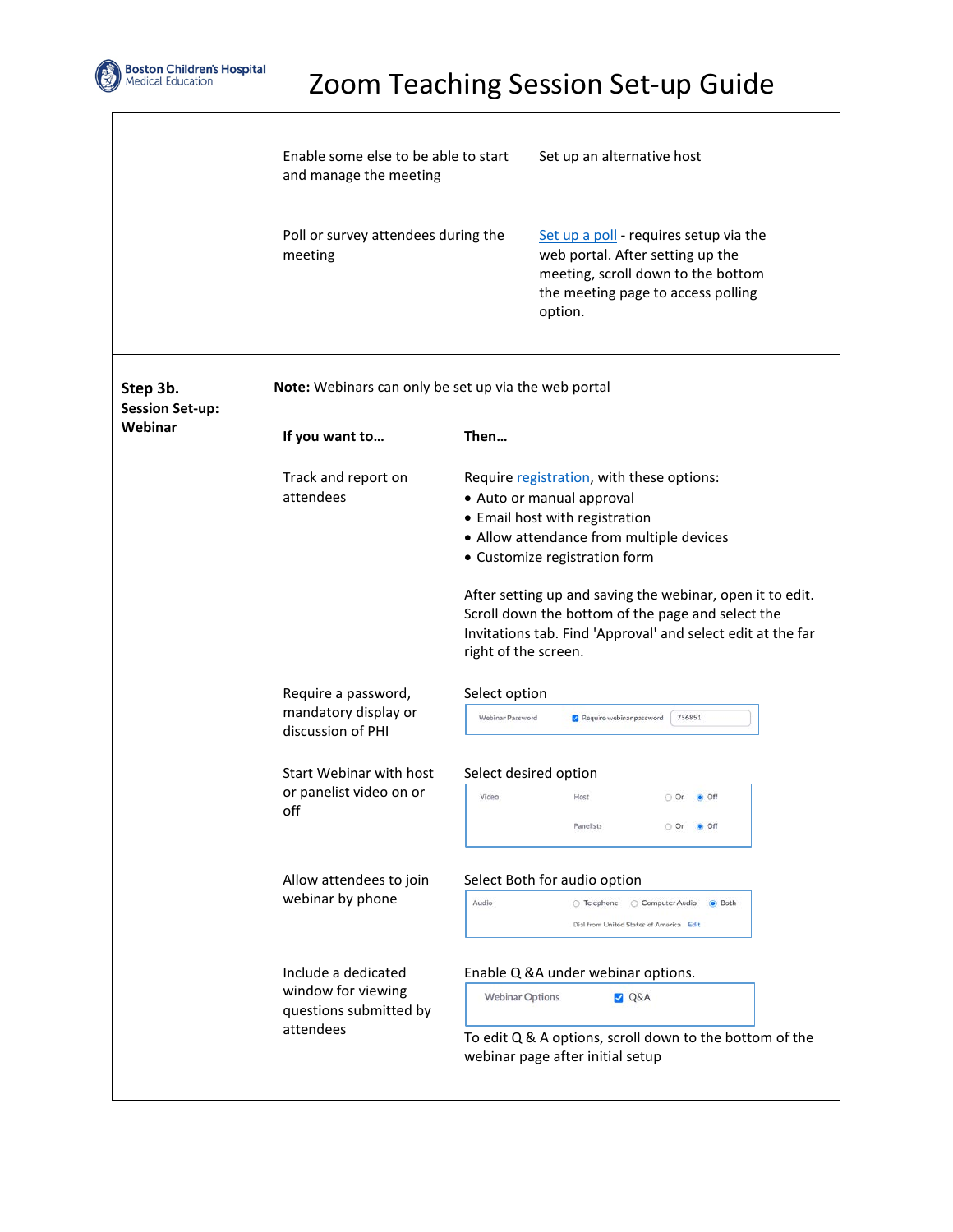

 $\overline{\phantom{a}}$ 

| Talk to your co-hosts or                                                                                                                                     | Enable practice session                                                                                                                                                                                                                                                          |  |  |
|--------------------------------------------------------------------------------------------------------------------------------------------------------------|----------------------------------------------------------------------------------------------------------------------------------------------------------------------------------------------------------------------------------------------------------------------------------|--|--|
| panelists in the webinar                                                                                                                                     | <b>Webinar Options</b>                                                                                                                                                                                                                                                           |  |  |
| before starting to                                                                                                                                           | $Q\&A$                                                                                                                                                                                                                                                                           |  |  |
| broadcast to your                                                                                                                                            | <b>Z</b> Enable Practice Session                                                                                                                                                                                                                                                 |  |  |
| audience                                                                                                                                                     | * be sure to start broadcasting at the established time                                                                                                                                                                                                                          |  |  |
| Restrict webinar access<br>to zoom account holders                                                                                                           | Only authenticated users can join<br><b>Webinar Options</b><br>Q&A<br>Enable Practice Session<br>Only authenticated users can join: Sign in to Zoom                                                                                                                              |  |  |
| Record the webinar<br>automatically upon start                                                                                                               | Select option to record to local hard drive, or, with<br>permission, to Zoom cloud.<br>Webinar Options<br>$\Box$ Q&A<br>Enable Practice Session<br>Only authenticated users can join<br>Record the webinar automatically $\bigcirc$ On the local computer $\bullet$ In the cloud |  |  |
| Enable someone else to                                                                                                                                       | Add alternative host(s)                                                                                                                                                                                                                                                          |  |  |
| be able to start and                                                                                                                                         | Alternative Hosts                                                                                                                                                                                                                                                                |  |  |
| manage the meeting                                                                                                                                           | Example: mary@company.com, peter@school.edu                                                                                                                                                                                                                                      |  |  |
| Poll or survey attendees                                                                                                                                     | Requires setup via the web portal. Save the initial                                                                                                                                                                                                                              |  |  |
| during the webcast                                                                                                                                           | meeting setup, then scroll down to the bottom of the<br>meeting page, find the 'Add' button at the far right of<br>the screen under Poll                                                                                                                                         |  |  |
| Invitations                                                                                                                                                  | Polls                                                                                                                                                                                                                                                                            |  |  |
| <b>Email Settings</b>                                                                                                                                        | Integration                                                                                                                                                                                                                                                                      |  |  |
| Branding                                                                                                                                                     | Live Streaming                                                                                                                                                                                                                                                                   |  |  |
| You have not created any poll yet.                                                                                                                           | Add                                                                                                                                                                                                                                                                              |  |  |
| Customize the webinar                                                                                                                                        | The webinar contact email address is included in the                                                                                                                                                                                                                             |  |  |
| contact email address                                                                                                                                        | confirmation email attendees receive upon registering.                                                                                                                                                                                                                           |  |  |
| <b>Email Settings</b><br>Invitations<br><b>Branding</b><br>Select Email Language: English<br>Email Contact: Dan Schwartz, Dan.Schwartz@childrens.harvard.edu | Polls<br>Q&A<br>Integration<br>Live Streaming<br>Edit<br>Edit                                                                                                                                                                                                                    |  |  |
| Customize the                                                                                                                                                | After completing initial setup of the webinar, scroll                                                                                                                                                                                                                            |  |  |
| confirmation email                                                                                                                                           | down to the bottom of the setup page for the webinar                                                                                                                                                                                                                             |  |  |
| attendees get when they                                                                                                                                      | and select the 'Email Settings' tab.                                                                                                                                                                                                                                             |  |  |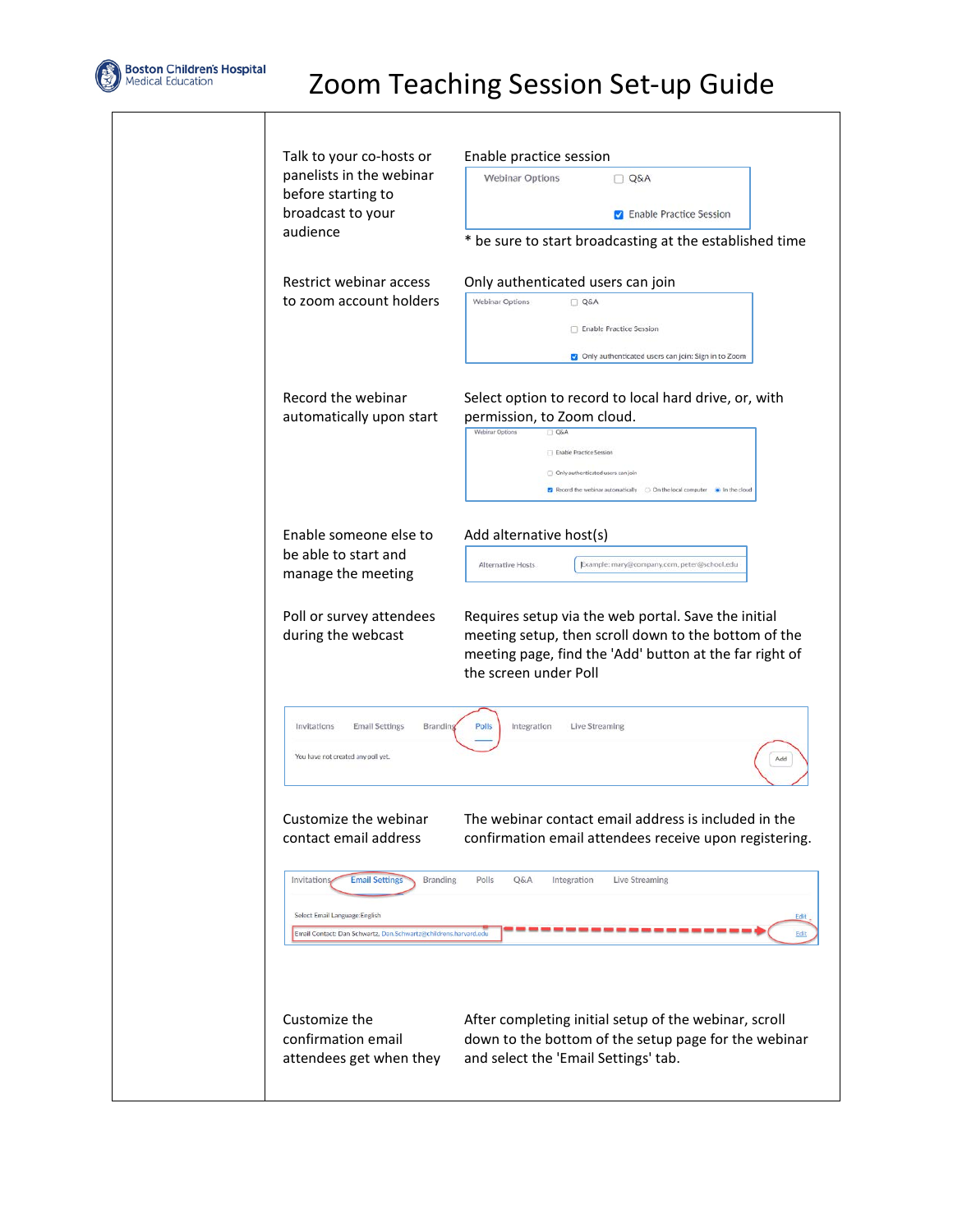

| <b>Confirmation Email</b>                                                                                                                                                                                                                                                                                                                                                          |                                                                                                                                                                                                                                                                                               |
|------------------------------------------------------------------------------------------------------------------------------------------------------------------------------------------------------------------------------------------------------------------------------------------------------------------------------------------------------------------------------------|-----------------------------------------------------------------------------------------------------------------------------------------------------------------------------------------------------------------------------------------------------------------------------------------------|
| Send Confirmation Email to Registrants                                                                                                                                                                                                                                                                                                                                             |                                                                                                                                                                                                                                                                                               |
| Subject                                                                                                                                                                                                                                                                                                                                                                            |                                                                                                                                                                                                                                                                                               |
| [Meeting Topic] Confirmation                                                                                                                                                                                                                                                                                                                                                       |                                                                                                                                                                                                                                                                                               |
| Body<br>Hi [User Name].<br>Thank you for registering for "My Webinar".                                                                                                                                                                                                                                                                                                             |                                                                                                                                                                                                                                                                                               |
| Please submit any questions to: Dan.Schwartz@childrens.harvard.edu<br>Date Time: Jun 3, 2020 11:00 PM Eastern Time (US and Canada)<br>Join from a PC, Mac, iPad, iPhone or Android device:<br>Please click this URL to join. [Join Link]<br>Note: This link should not be shared with others; it is unique to you.<br>Add to Calendar Add to Google Calendar Add to Yahoo Calendar |                                                                                                                                                                                                                                                                                               |
| Set an automatic<br>reminder email to your                                                                                                                                                                                                                                                                                                                                         | After completing initial setup of the webinar, scroll<br>down to the bottom of the setup page for the webinar                                                                                                                                                                                 |
| panelists                                                                                                                                                                                                                                                                                                                                                                          | and select the 'Email Settings' tab. Select 'Edit' to the<br>right of "No reminder email to Attendees and Panelists."<br>Tip: send your panelists a reminder at least an hour<br>before the event, so that they have the link at the top<br>of their email inbox.                             |
| Reminder Email                                                                                                                                                                                                                                                                                                                                                                     |                                                                                                                                                                                                                                                                                               |
| Send Reminder Email to Approved Registrants and Panelists<br>$\Box$ 1 hour before the webinar start date and time<br>$\Box$ 1 day before the webinar start date and time<br>$\Box$ 1 week before the webinar start date and time                                                                                                                                                   |                                                                                                                                                                                                                                                                                               |
| Send an email invitation<br>to your panelists<br>manually                                                                                                                                                                                                                                                                                                                          | Save<br>Cancel<br>After completing initial setup of the webinar, scroll<br>down to the bottom of the setup page for the webinar<br>and select the 'Invitations tab.' Select the 'Edit' option to<br>the right of the 'Invite Panelists', which will send the<br>invitation with webinar link. |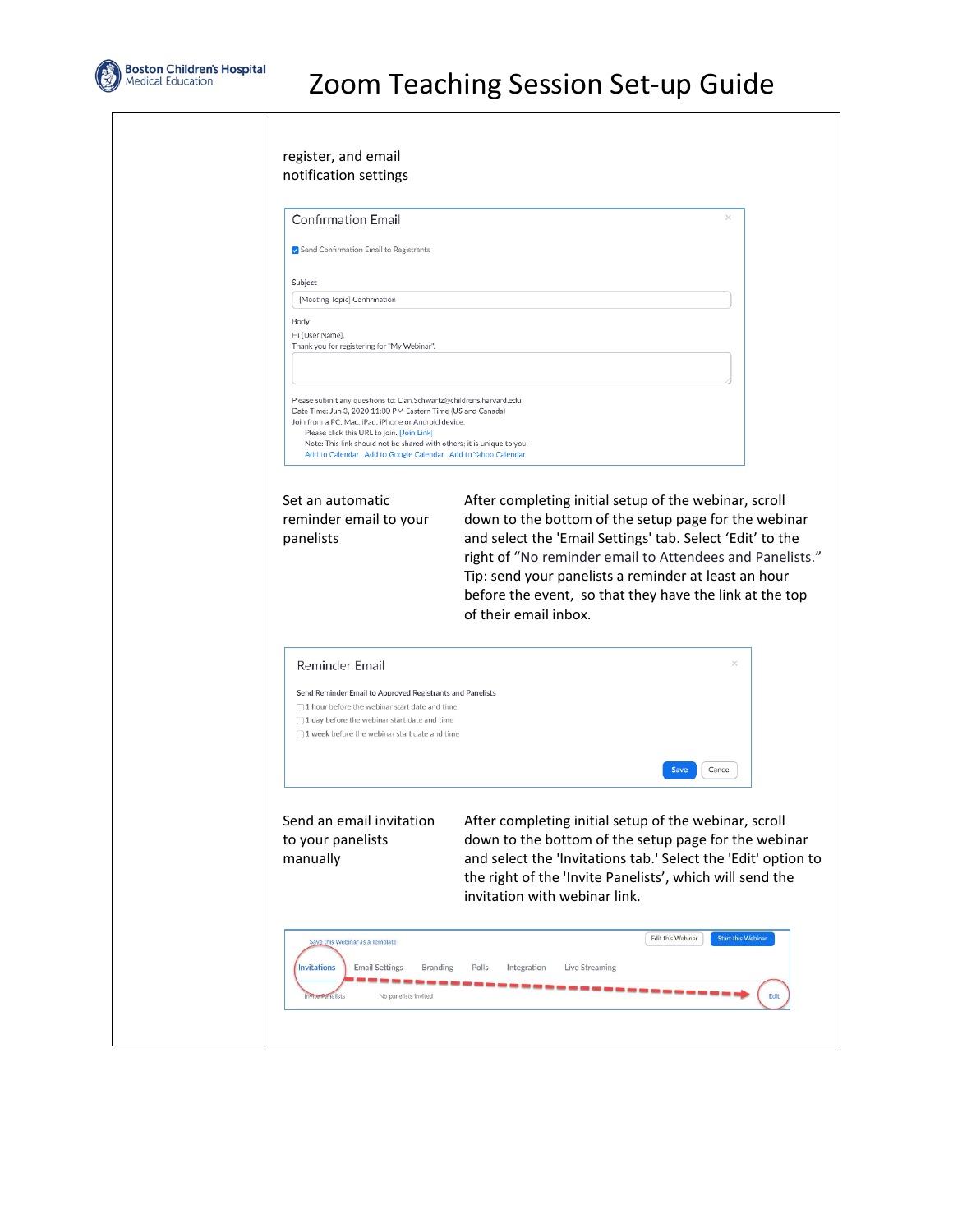

Resend panelist invitation with webinar link.

At any time, you can resend the invitation to co-hosts and panelist. Select 'Edit' under the Invitation tab.

| Name        | Email/Zoom Rooms        |                          |
|-------------|-------------------------|--------------------------|
| David Black | Davidblack270@gmail.com | Resend<br>Copy<br>Delete |
| Name        | <b>Email Address</b>    | Delete                   |

#### Send an email invitation to your attendees

After completing initial setup of the webinar, scroll down to the bottom of the setup page for the webinar and select the 'Invitations tab.' Select one of the email options to right of 'Invite Attendees'. Tip: send the email to yourself or a colleague first to make test.

| <b>Invitations</b>      | <b>Email Settings</b>    | <b>Branding</b>                                    | Polls | Q&A | Integration                                                         | <b>Live Streaming</b> |                 |                       |
|-------------------------|--------------------------|----------------------------------------------------|-------|-----|---------------------------------------------------------------------|-----------------------|-----------------|-----------------------|
| <b>Invite Panelists</b> | No panelists invited     |                                                    |       |     |                                                                     |                       |                 | Edit                  |
| <b>Invite Attendees</b> | <b>Registration Link</b> | Webinar Size: 500 attendees                        |       |     | https://bostonchildrens.zoom.us/webinar/register/WN_b9qokBxwQUKHeCZ |                       | Copy Invitation | Send Invitation to Me |
|                         | Source Tracking Link @   | $+Add$                                             |       |     |                                                                     |                       |                 |                       |
|                         |                          | You have not yet created any source tracking links |       |     |                                                                     |                       |                 |                       |

If you want to change the title and add a banner to your registration page

After completing initial setup of the webinar, scroll down to the bottom of the setup page for the webinar and select the 'Branding' tab

|        | The title is displayed on the top middle of the page. |                                                              | Edit |
|--------|-------------------------------------------------------|--------------------------------------------------------------|------|
|        | Cancel<br><b>Save</b>                                 |                                                              |      |
|        |                                                       |                                                              |      |
| Banner |                                                       | Your banner is displayed at the top of your invitation page. |      |
|        | <b>Upload</b>                                         |                                                              |      |
|        | Image requirements:                                   |                                                              |      |
|        | · GIFJPG/JPEG or 24-bit PNG                           | · The maximum dimensions: 1280px by 1280px                   |      |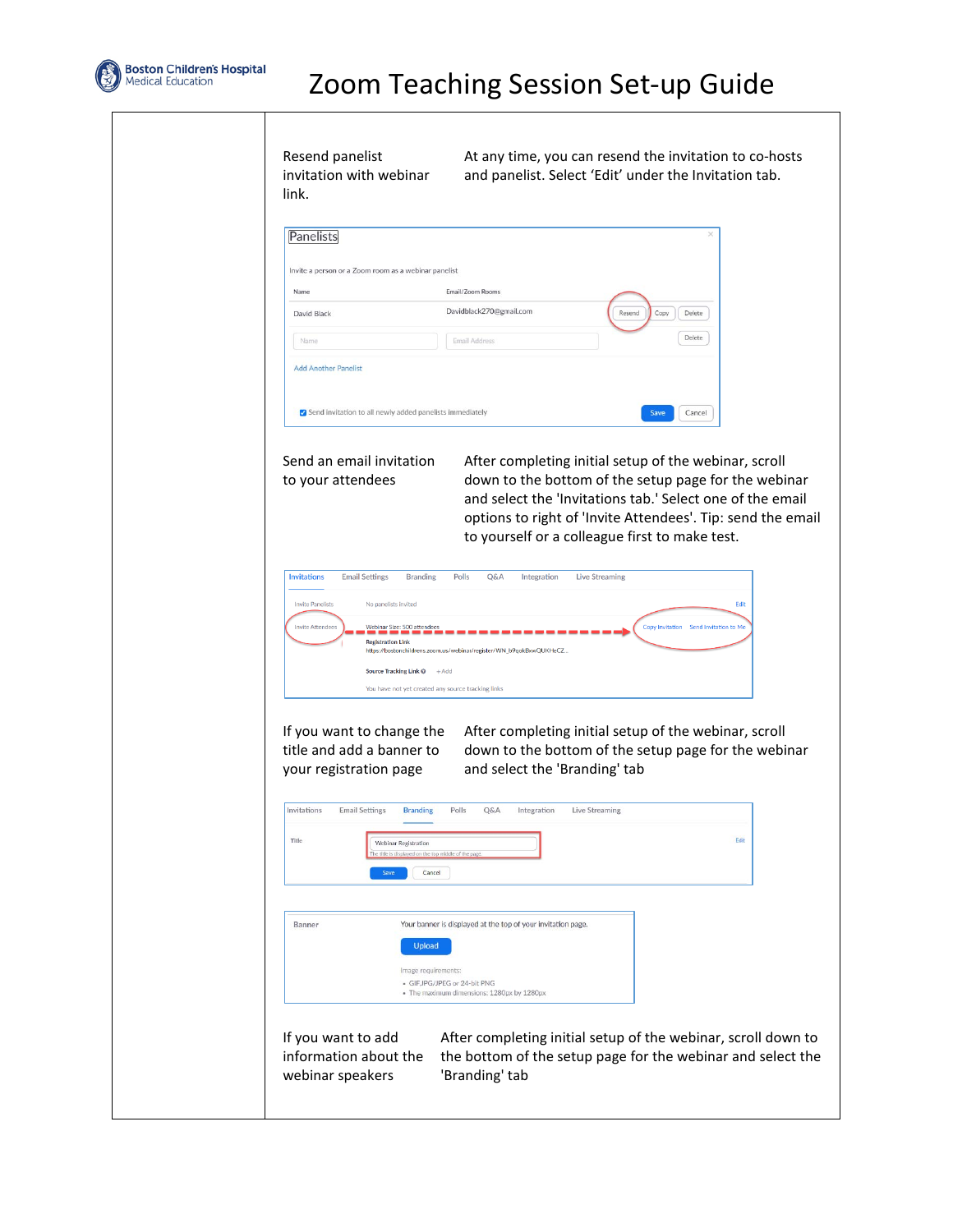

т

Г

# Zoom Teaching Session Set-up Guide

٦

<span id="page-7-2"></span><span id="page-7-1"></span><span id="page-7-0"></span>

|                                    | Speakers<br>the email invitation and on the registration page.                                                                                                                                        | You can add information for up to 3 speakers in your webinar. Attendees see the speaker information in                                                                                                                                                                                                                                                          |  |  |  |
|------------------------------------|-------------------------------------------------------------------------------------------------------------------------------------------------------------------------------------------------------|-----------------------------------------------------------------------------------------------------------------------------------------------------------------------------------------------------------------------------------------------------------------------------------------------------------------------------------------------------------------|--|--|--|
|                                    | Add a speaker                                                                                                                                                                                         |                                                                                                                                                                                                                                                                                                                                                                 |  |  |  |
|                                    |                                                                                                                                                                                                       |                                                                                                                                                                                                                                                                                                                                                                 |  |  |  |
| Step 4.<br><b>Invite Attendees</b> |                                                                                                                                                                                                       | Meeting invitations are straight forward, particularly if sent as an outlook meeting.                                                                                                                                                                                                                                                                           |  |  |  |
|                                    | participant type has the correct invitation with the correct link.                                                                                                                                    | Webinar invitations have more to manage because they have two different links: one<br>for webinar hosts, co-hosts, and panelists, and one for attendees. Be sure each                                                                                                                                                                                           |  |  |  |
|                                    | emails to panelist and registrants.                                                                                                                                                                   | Tip: use reminders when setting up a webinar invitation to automatically send reminder                                                                                                                                                                                                                                                                          |  |  |  |
| Step 5.<br><b>Rehearse</b>         | Rehearsing you Zoom session is important, particularly if your session will involve<br>multiple speakers/panelist, or interaction among attendees with polling, breakout<br>rooms, or other features. |                                                                                                                                                                                                                                                                                                                                                                 |  |  |  |
|                                    |                                                                                                                                                                                                       | The goal of a rehearsal is not to practice content delivery. The goal is to choreograph<br>the session, and make sure all session hosts, co-hosts, presenters, and panelists are<br>comfortable with manipulating any Zoom features they will need to use. If possible, it is<br>a good idea to test the entire process, from session setup through completion. |  |  |  |
| Step 6.<br><b>Conduct event</b>    | If you want to                                                                                                                                                                                        | Then                                                                                                                                                                                                                                                                                                                                                            |  |  |  |
|                                    | Recognize individual attendees for<br>questions                                                                                                                                                       | Ask attendees to use the raise hand<br>icon                                                                                                                                                                                                                                                                                                                     |  |  |  |
|                                    |                                                                                                                                                                                                       | <b>Webinar</b><br><b>Meeting</b>                                                                                                                                                                                                                                                                                                                                |  |  |  |
|                                    | Take the pulse of your meeting<br>participants, e.g., should you go<br>faster/slower                                                                                                                  | Meeting only: prompt attendees to<br>use non-verbal feedback icons                                                                                                                                                                                                                                                                                              |  |  |  |
|                                    | Take questions from attendees                                                                                                                                                                         | Webinar only: prompt attendees to<br>use the $Q & A$ tool (webinar only)                                                                                                                                                                                                                                                                                        |  |  |  |
|                                    | Segment attendees into multiple<br>smaller groups for discussion or<br>group work                                                                                                                     | Meeting only: <u>use breakout rooms</u> .<br>Note: only hosts can control breakout<br>rooms in a meeting.                                                                                                                                                                                                                                                       |  |  |  |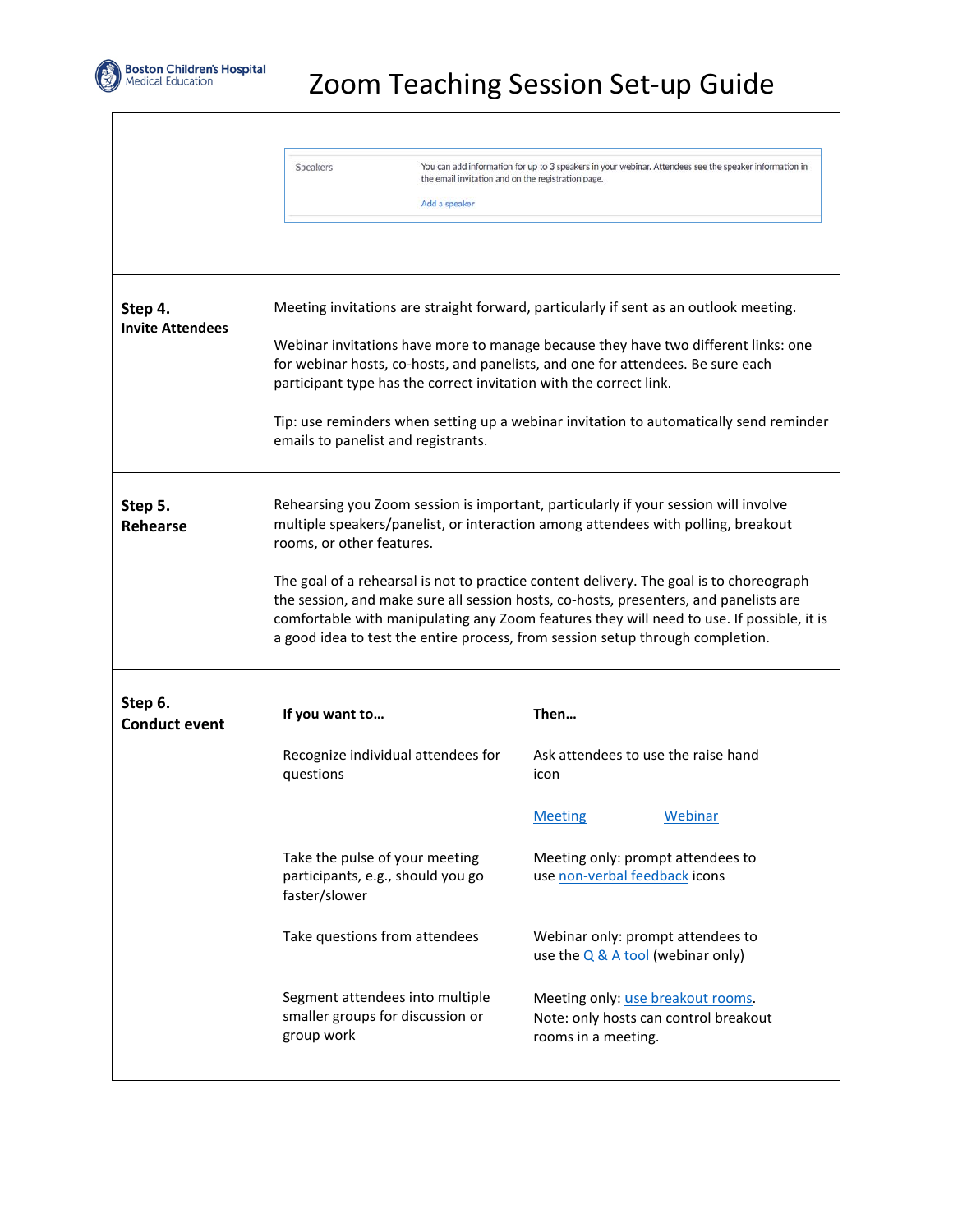

Present slides, web pages, applications, or play a video for a teaching session Selec[t Screen Share](https://support.zoom.us/hc/en-us/articles/201362153-Sharing-your-screen-in-a-meeting) from the Zoom toolbar, then select to share a specific application, or your entire desktop. (**NOTE:** if you share your entire desktop, any application you have open is visible, including email.) Have participants comment or brainstorm in real-time, and document their input for the group Use the text tool in the Zoom whiteboard, or screens share an editable document. Annotate an image, document, slide, etc. Select a screen to share, then select th[e annotation](https://support.zoom.us/hc/en-us/articles/115005706806-Using-annotation-tools-on-a-shared-screen-or-whiteboard) option from the Zoom tool bar. Draw a diagram or illustration in real-time, using your mouse, trackpad, or drawing tablet. Select th[e whiteboard](https://support.zoom.us/hc/en-us/articles/205677665-Sharing-a-whiteboard) option under Screen Share (rehearsal highly recommended, drawing with a mouse is difficult) Play a video or audio clip during a session With the video or audio file open, select Screen Share from the Zoom toolbar. **BE SHURE TO CHECK** 'Share Computer Sound' in the bottom left corner of the screen share window. Select and start the video or audio. Survey participants during a teaching session Use Zoom's polling feature for simple multiple choice questions [Meeting](https://support.zoom.us/hc/en-us/articles/213756303-Polling-for-meetings#h_bdab5a42-600b-4ee0-8f3c-76a87b3f8ef3) [Webinar](https://support.zoom.us/hc/en-us/articles/203749865#h_48eeaaad-5f4e-45ed-8a62-3c86c824e9e2) For greater variety of question types, screen share another audience response tool like <https://www.polleverywhere.com/>